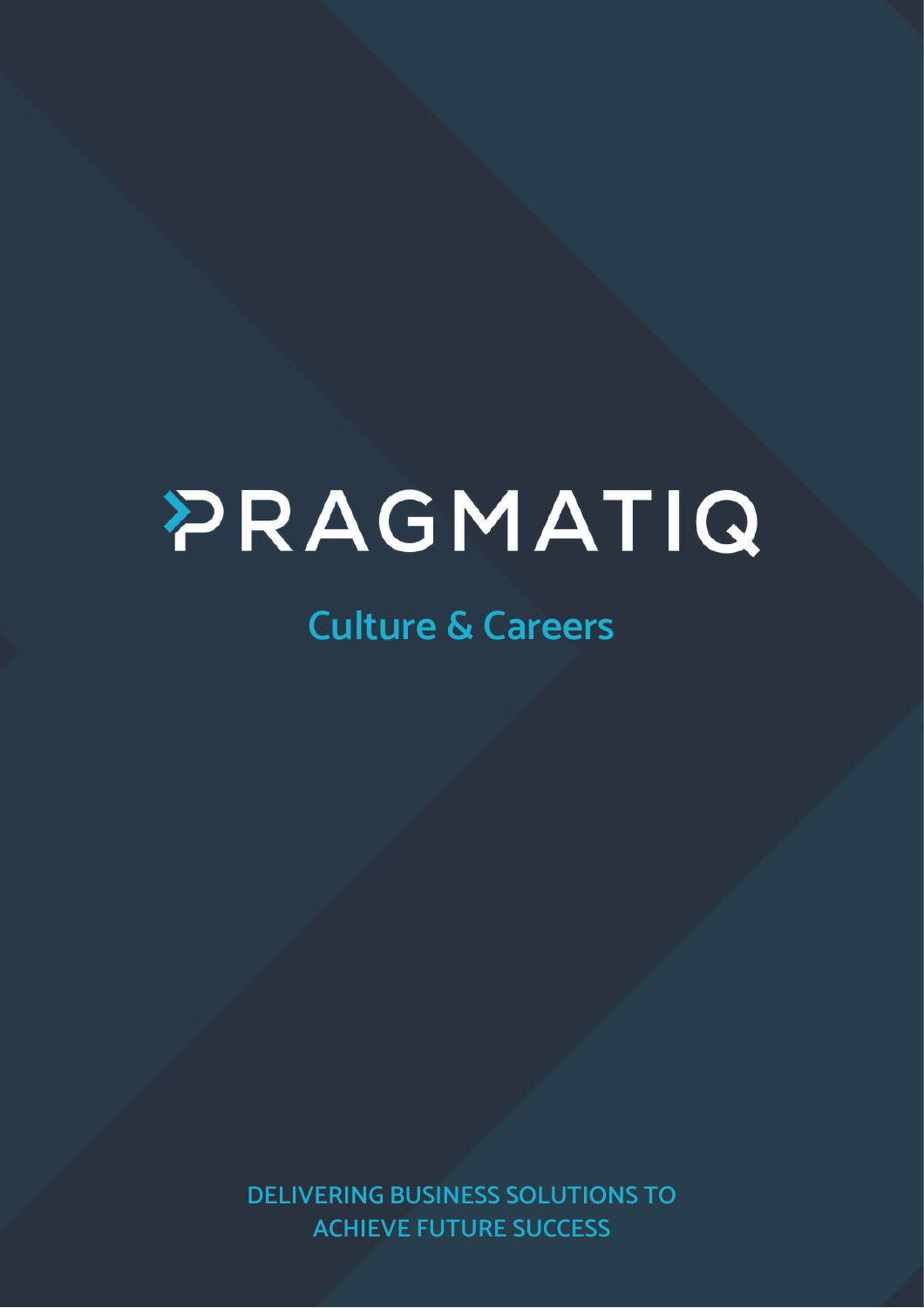# **WHO ARE PRAGMATIQ?**

Pragmatiq is a Microsoft Gold Partner, designing and developing bespoke solutions for businesses to meet their needs and aspirations.

We work closely with businesses to understand their challenges, systems & processes, and both current and future business objectives & goals. From this, we are able to advise on the best solution for their requirements, whether that is a Bespoke CRM, custom-built application or another technology solution.

The solutions we design, develop and implement leverage Microsoft Dynamics 365 and the Power Platform, and are all fully customised around a businesses unique needs.

We also offer:

- > Dynamics 365 / Power Platform Training
- Managed Service Support Helpdesk
- CRM Project Recovery (getting an under-performing system back on track)
- Power Platform Consultancy (purchase a block of 5 days to use on Power Platform services, such as scoping, delivery of an application / solution / dashboard / etc, training, consultancy, support, and more)

Over the years, we have implemented solutions for a variety of clients, such as those for a financial services organisation, healthcare training provider, mental health organisation, social care provider and membership organisation, to name but a few.

As a Gold Partner, we also hold the highest certification available for Microsoft Partners, demonstrating our commitment to delivering the best service for our clients, the skill level of our technical team and our experience implementing successful projects across the Microsoft eco-system.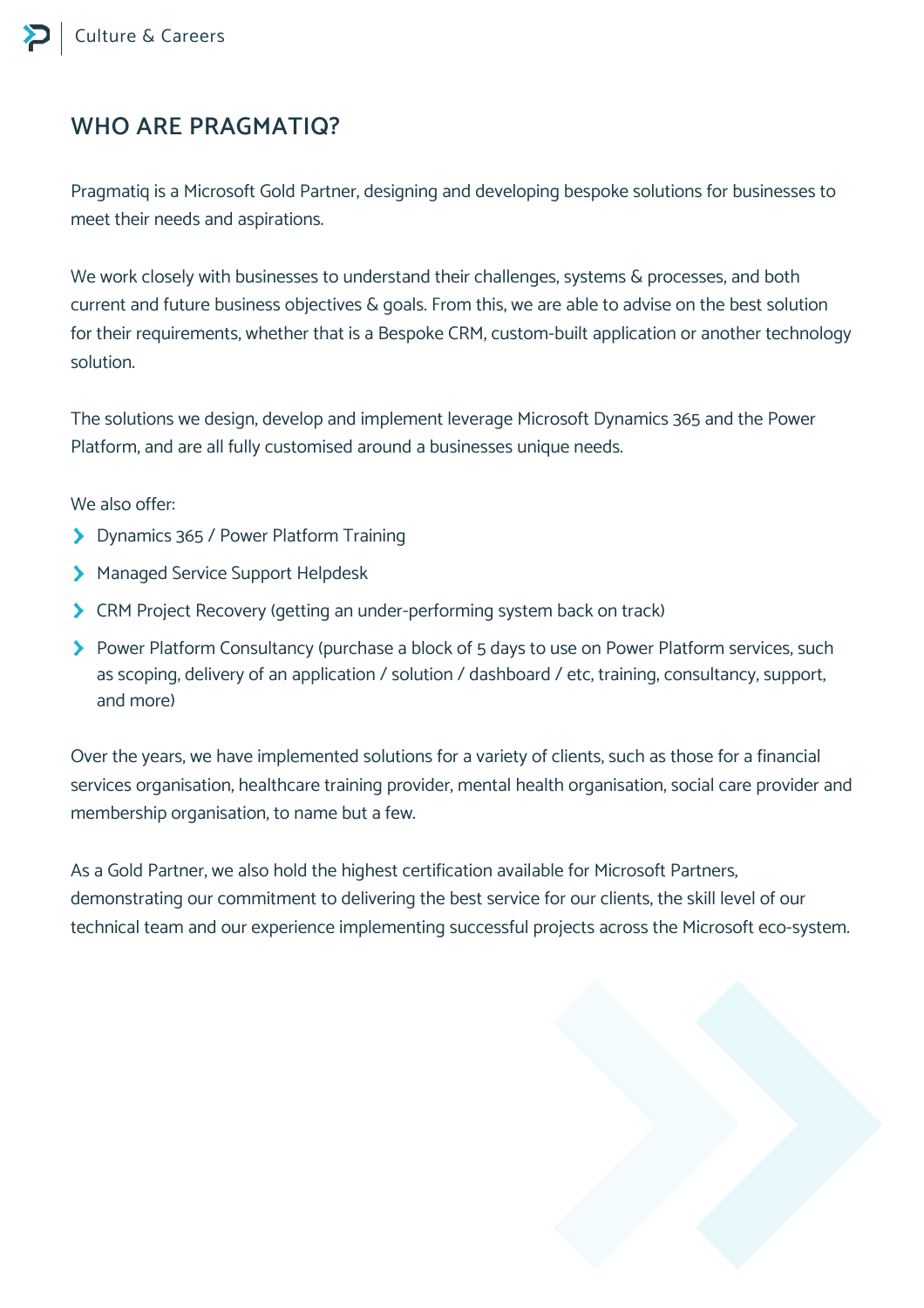# **CULTURE AND CAREERS**

At Pragmatiq, our team members are at the heart of our business and as we continue to grow, we are always looking for innovative and driven individuals to join the business.

We have a clear purpose that everyone is working towards and are seeking individuals that share our passion and want to drive the business forward. We consistently foster, nurture and reward talent to ensure we always deliver the highest quality service for our clients. In return, each Pragmatiq employee receives a range of benefits, is part of a supportive culture, experiences ongoing training and mentorship from both the leadership & wider team, and more.

#### **OUR CULTURE**

We are all about balance at Pragmatiq. The team enjoys regular social events outside of work and you can see some of our highlights here…

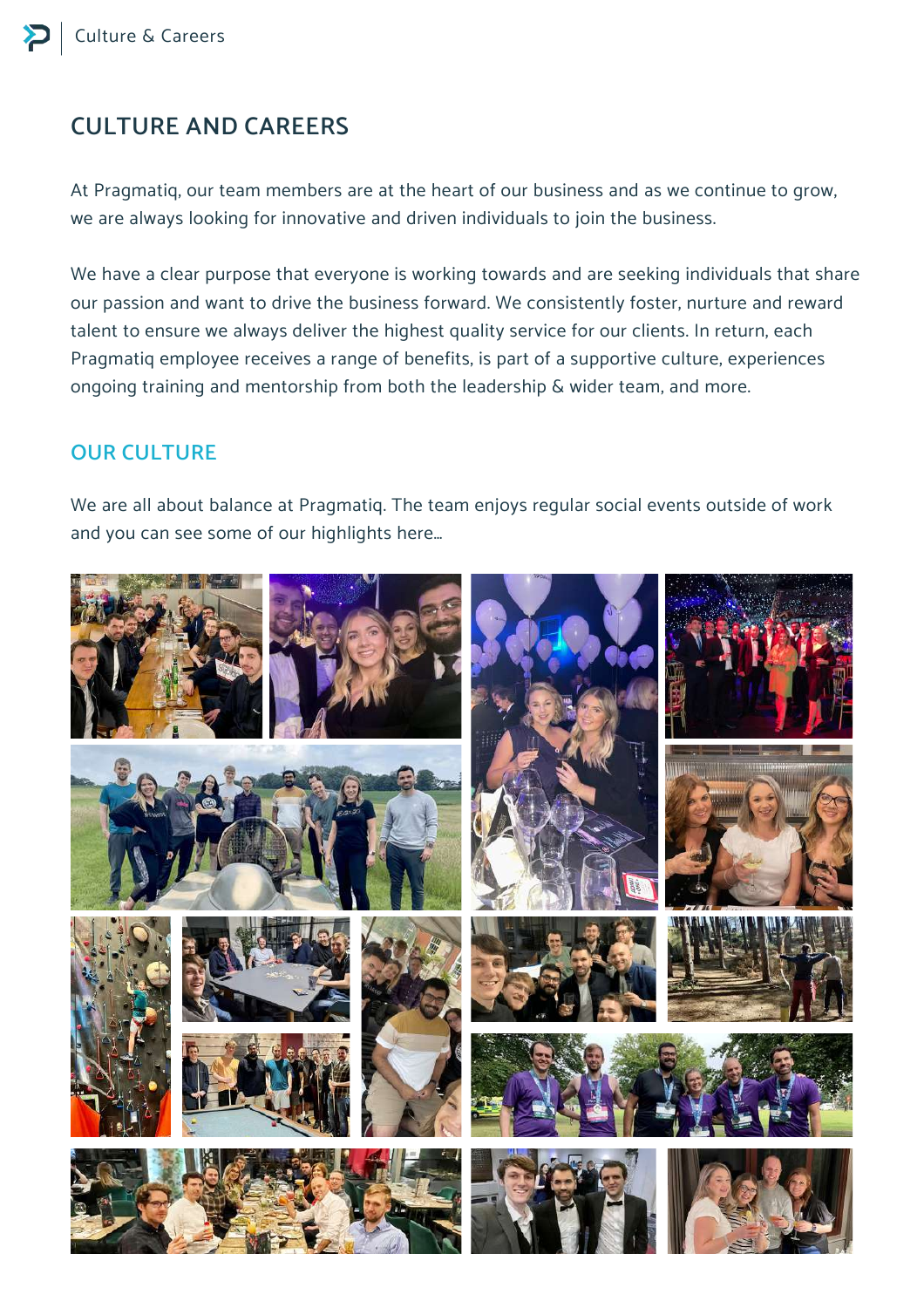## **THE PRAGMATIQ OFFICE**

We are all about balance at Pragmatiq. The team enjoys regular social events outside of work and you can see some of our highlights here…



The Pragmatiq office is based in the heart of Milton Keynes, a 10 minute walk from the train station and Centre:MK. Our offices provide a bright and modern environment for working, with a central landscaped courtyard to socialise, play table tennis and a visiting street food track every Friday. We have access to secure bike storage, showers, changing facilities and lockers.

On the edge of the complex you can also find Out of Office, providing breakfast, lunch and great coffee, as well as Thai Modern Restaurant serving authentic cuisine.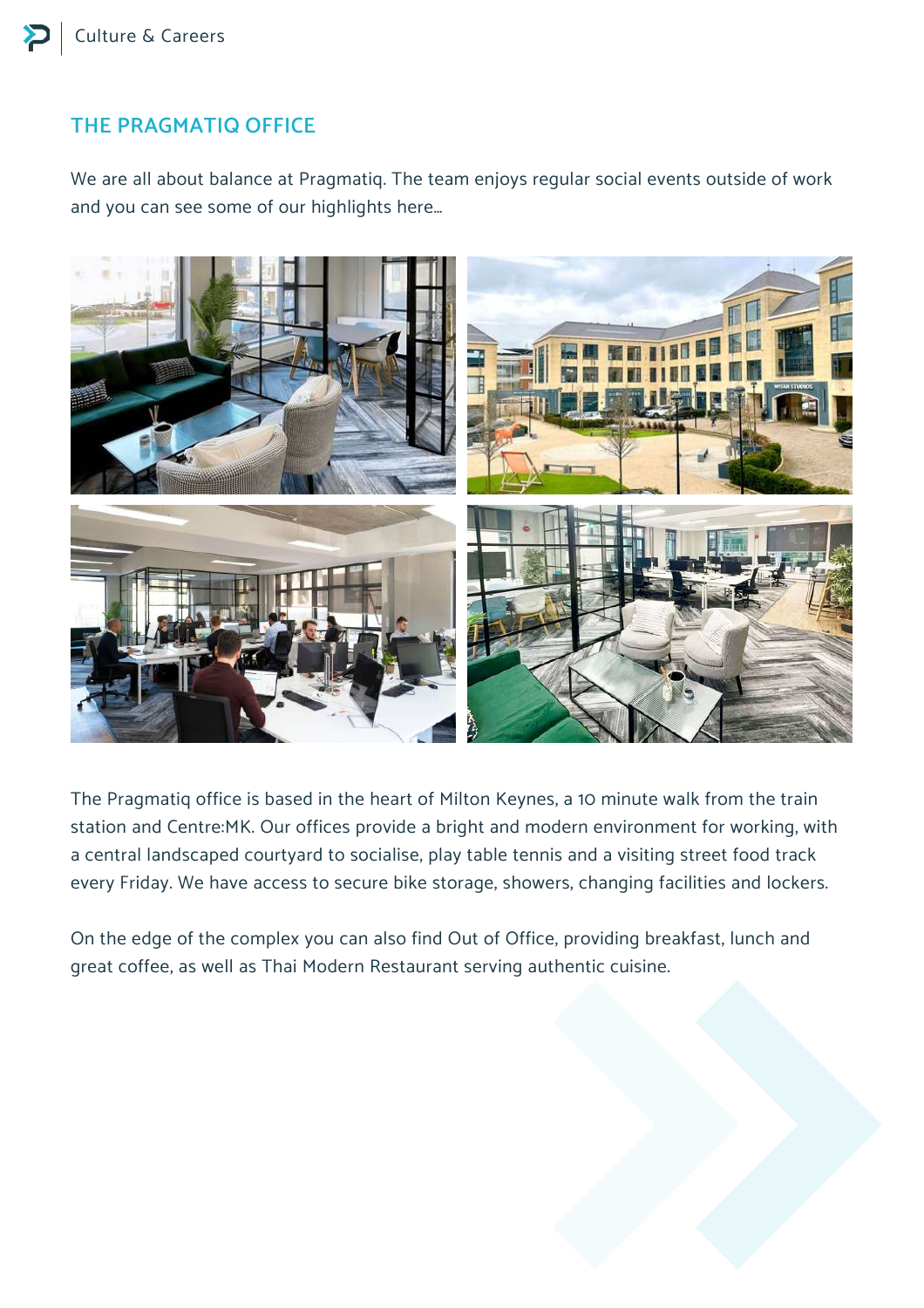#### **THE BENEFITS**

As well as your salary, Pragmatiq are pleased to be able to offer you the following benefits…



#### **Health & Well-Being**

We care deeply about our people at Pragmatiq. We have a variety of benefits that support health & wellbeing such as:

- A health & lifestyle benefits package money back on everyday healthcare costs such as Dental, Optical and Physiotherapy, access to 24/7 Counselling and support helpline, a direct line to a doctor via phone or video chat, online health assessments and deals and discounts from great brands
- Private health insurance with Aviva
- Mental-health support We work with Arthur Ellis: Mental Health Support to hold regular awareness sessions, to look after both yourself and your team members mental health

#### **Training & Personal Development**

We are committed to training and progression at Pragmatiq, giving everyone the opportunity to succeed.

- Up to £1,000 worth of training and certifications paid per year All of our employees are encouraged to undertake regular training and accomplish certifications in line with their job role, to ensure we are delivering to the best standards for our clients
- Dedicated weekly education hours Throughout the business we prioritise training each week and dedicate set education hours to this
- Employee Self-Improvement Scheme £500 to spend against personal learning and development activities such as a gym membership, cooking classes, language lessons, to name but a few



#### **Giving back to the community**

Pragmatiq is proud to support a variety of local charities and organisations through different activities. We regularly organise fundraising activities to support a charity in need, and everyone in the business is allocated one volunteering day a year to give back and make a difference.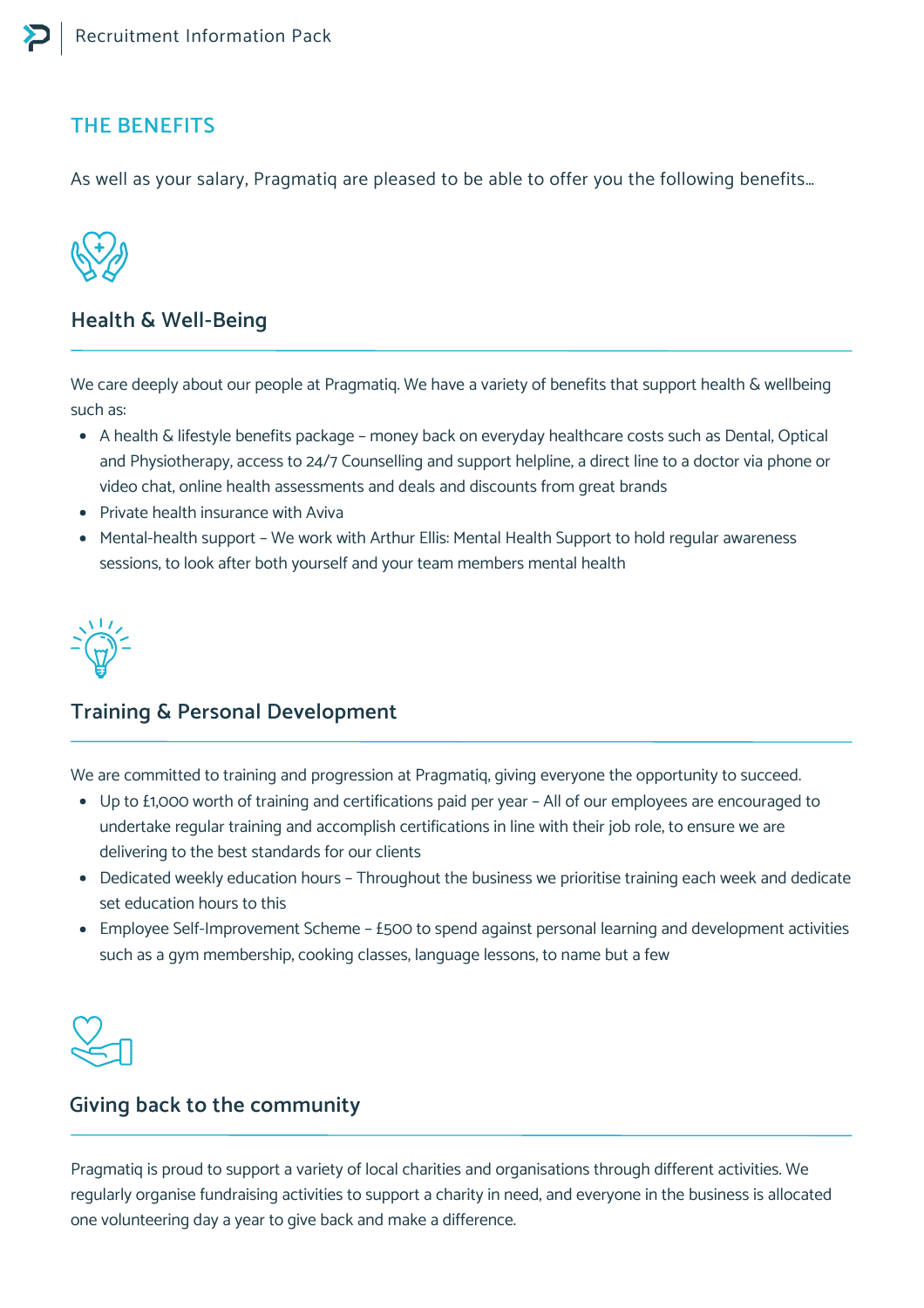

#### **Social**

With people at the heart of everything we do, we believe that our people should be rewarded and recognised for their outstanding achievements and efforts. It is also important to us that our team get to know each other, whether you are in the office or working remotely.

- Weekly meetings Every week we have a virtual weekly meeting to catch up as a team, discuss important points and share recognition across the business
- Quarterly social At the end of each quarter, the whole team gets together in person for a presentation and some fun. We have done activities like hoverboarding, a spa evening, bowling and go-karting, with plenty more to come
- Regular get-togethers Amongst the team, we regularly organise activities to get together and have fun after work. Things like our pizza & games night or grabbing a bite to eat and a few drinks, are great opportunities to get to know each other

#### **Other great benefits**

We strive to make Pragmatiq a great place to work and alongside the benefits listed above, also offer the following…

- £200 to spend on home office equipment
- The opportunity to work from the office or home
- Competitive salaries
- Laptop
- Birthday off work
- 30 days including bank holidays, rising to 33
- Buy extra 5 days leave, or be paid for 5 days less leave
- Walking meetings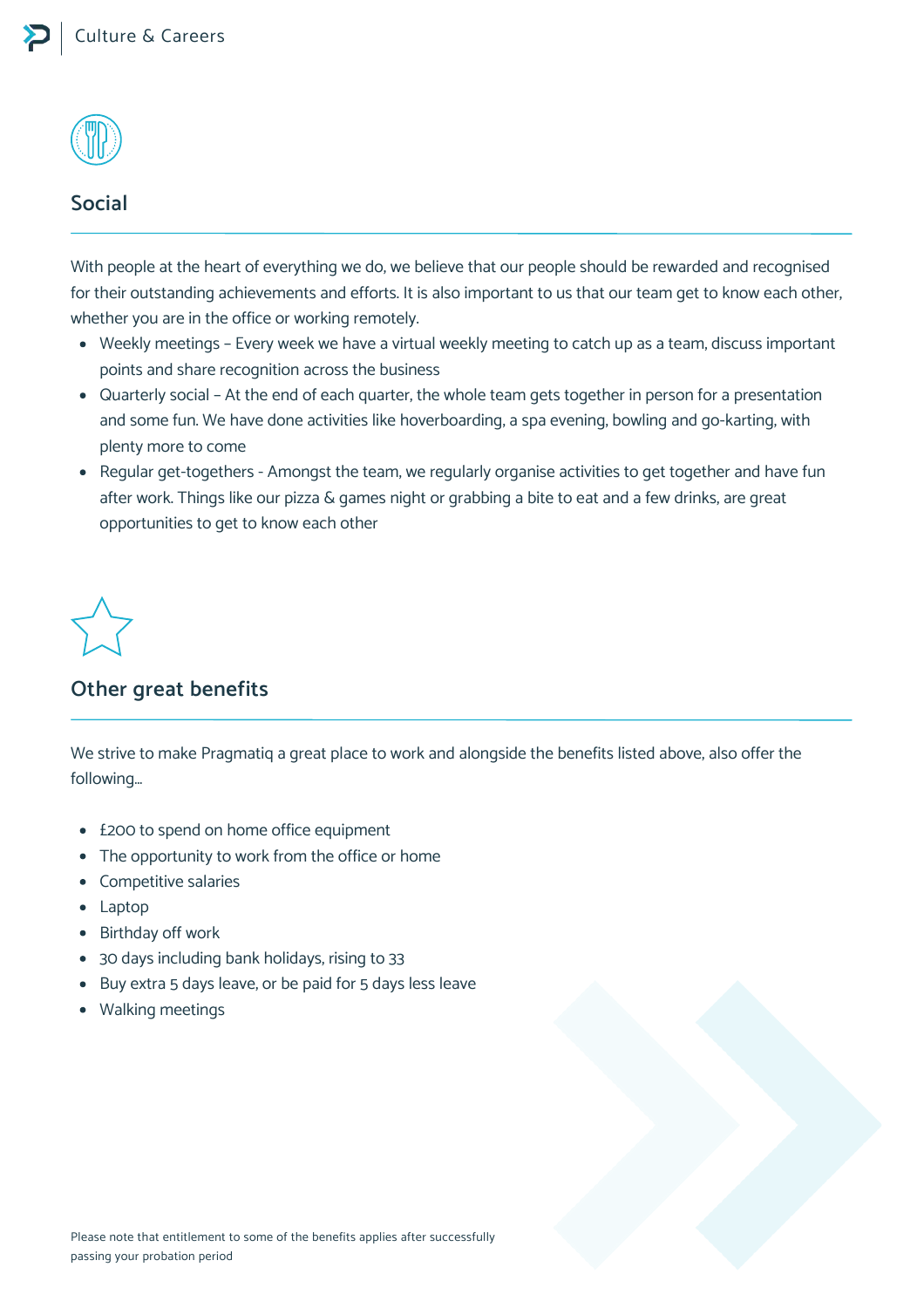# **OUR VALUES**

Since the company was founded, we have worked hard to develop and maintain a strong company culture and supporting values. Our values embody who we are and underpin everything we do as a business. Additionally, they help us to ensure all activities and initiatives related to hiring, promoting, development and reward are aligned.



#### **Be'Pragmatiq'**

Providing the best possible technology and practical considerations to help a company thrive.



#### **Demonstrate excellence in everything we do**

There is an uncompromising standard that we aim to achieve in all that we do within the business.



## **Approach challenges with a 'can do' attitude**

Solving problems is critical to both ours and our customers' success. When faced with each challenge, we approach it with a solutions-focussed mindset to get the 'job done' successfully.



#### **Be a team player with a collaborative mindset**

Believing great ideas come from everywhere. We seek to create an environment where the best ideas, regardless of their source, have a chance to flourish.



#### **Go the extra mile**

We strive to be the best and at times this means we are willing to push a bit further to ensure a successful outcome.

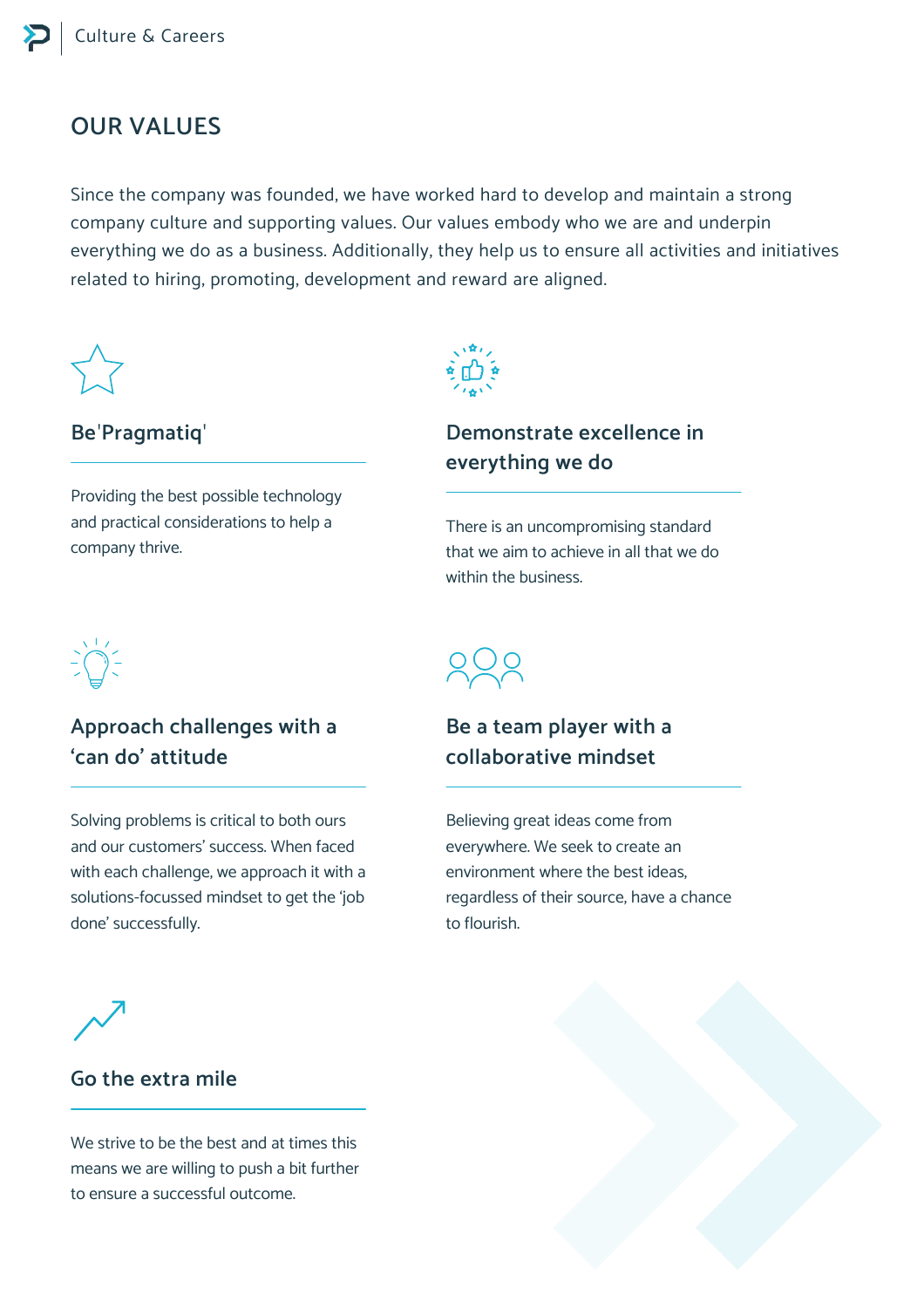#### **What our employees say...**



#### **Alex Allen Technical Consultant**

"Everyone in the team is so friendly and accepting. It's the kind of team I look forward to working with every day."

#### **Jessica Compton Marketing Manager**

"Over the last 4 years, I have worked my way up within the company and the support I have received along the way has been fantastic. It is evident that Pragmatiq put a significant focus on training and development."





### **Brendan Sykes Solution Architect**

"There is a strong focus on delivering high-quality implementations for our clients, that span across a variety of industries. In turn, the work is really rewarding and our customers are good to work with.

Additionally, unlike a lot of similar companies, there is a good investment in internal systems, ensuring we are working in the best way possible."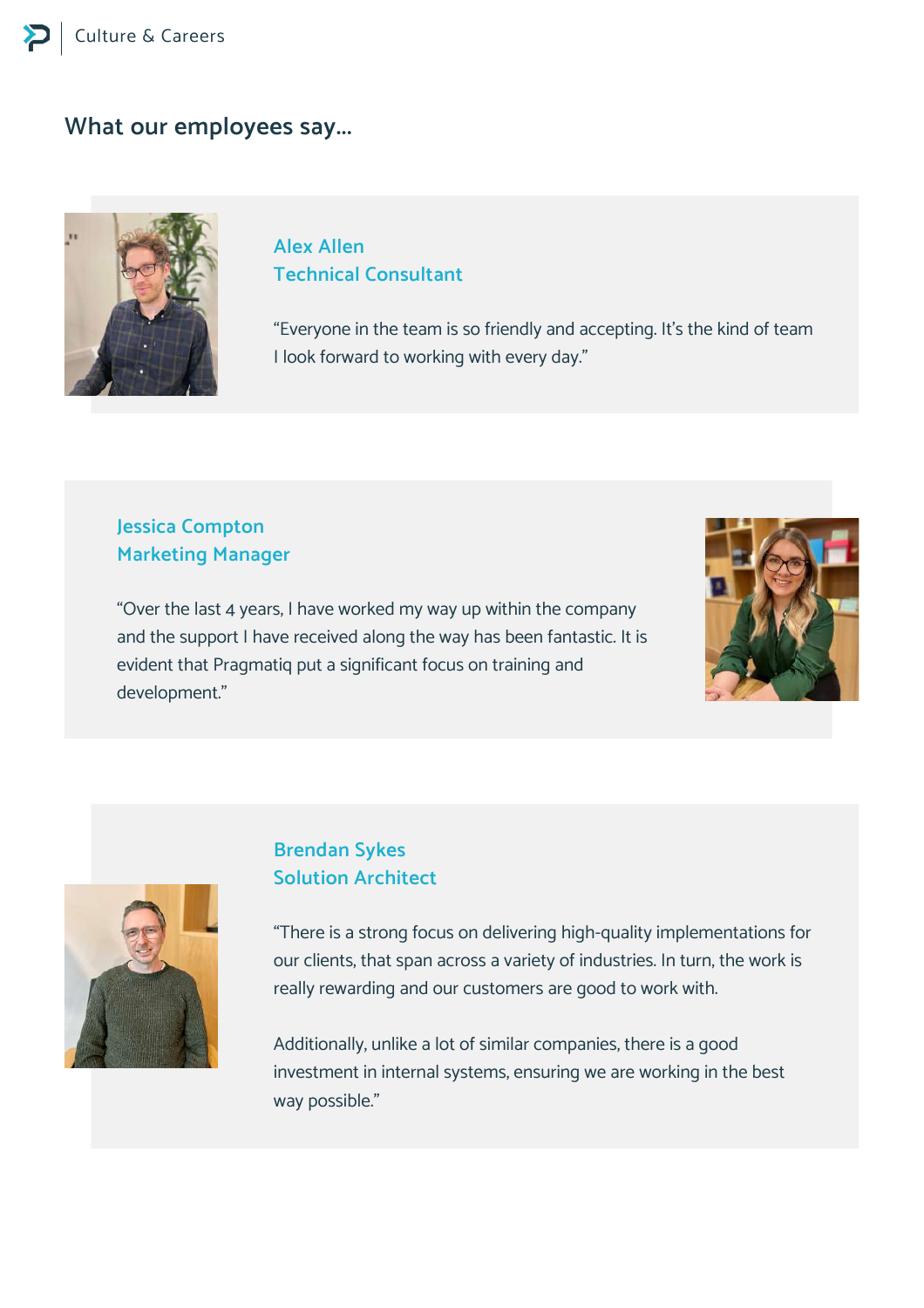#### **What our employees say...**

#### **Nicholas Metcalfe Technical Delivery Lead**

"Pragmatiq has fully embraced a culture of internal progression where if you show you are hard-working capable then you will be progressed, no matter your age.

For example, I joined Pragmatiq just over a year ago as a Junior Technical Consultant, and since then I have had several promotions to the point where I am now leading a team of technical consultants and recruiting for more.

Throughout my journey I have been fully supported, with my individual ambitions regarding my future within the business being considered to create a bespoke progression path for me. Pragmatiq is an excellent place for a young professional to start a successful career within an exciting technology industry."

#### **Jake Middleton Technical Consultant**

"I can't speak highly enough about the management, work culture and everyone who makes up the company. The help and support offered at Pragmatiq is fantastic.

When I joined the company, training was (and still is to some extent) at the core of my day-to-day working life and any issues I have faced has been met with enthusiastic guidance. It also had worries about assimilating to a new team initially, especially having joined during the Covid-19 pandemic. Every single person here has made me feel welcome and part of the team, and has made the transition super-easy."